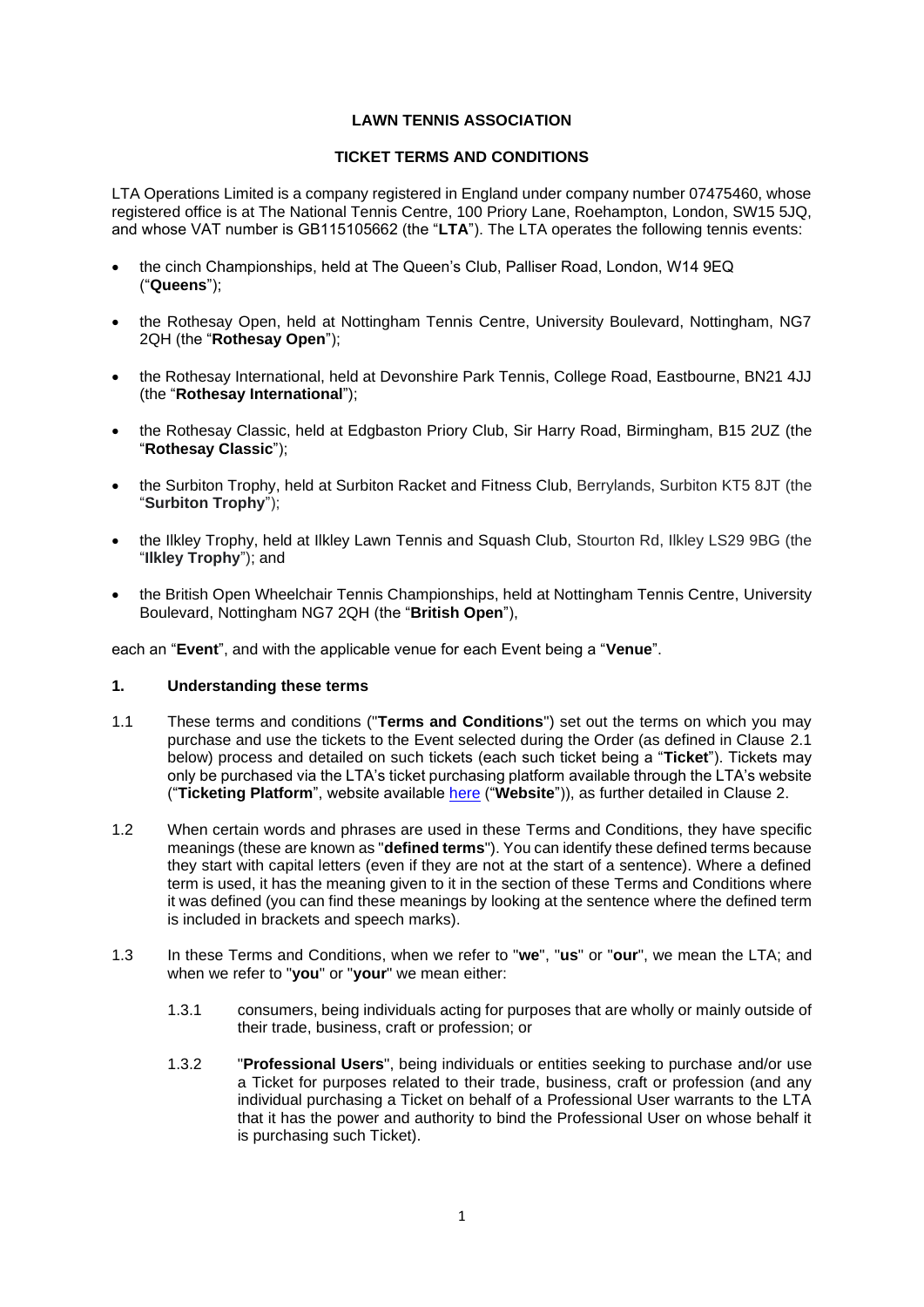- <span id="page-1-2"></span>1.4 Please note, however, that certain functions made available on the Ticketing Platform may be governed by additional terms and conditions, including (for example) the terms of use of the Website (available [here\)](https://www.lta.org.uk/about-us/what-we-do/governance-and-structure/policies-and-rules/lta-website-terms--conditions/).
- 1.5 In addition to Clause [1.4](#page-1-2) above, please note that we only use your personal information in accordance with our privacy and cookies policy (available [here\)](https://www.lta.org.uk/about-us/what-we-do/governance-and-structure/policies-and-rules/privacy-policy/) and that the Website uses cookies, the use of which is governed by our privacy and cookies policy.

## <span id="page-1-1"></span>**2. Ordering Tickets**

- <span id="page-1-0"></span>2.1 To place an order for Tickets via the Ticketing Platform (an "**Order**"), you must have a registered account on the Ticketing Platform (a "**TP Account**") and be at least 18 years old or, if you are below 18 years of age, have the permission of your parent or legal guardian. You must keep the login details for your TP Account secure and confidential. Please note that your eligibility to use a Ticket that you have purchased is as set out in Clause [4.](#page-2-0)
- 2.2 If you are a consumer, please note that any Tickets you purchase are intended for domestic, private and non-commercial use and by making a Ticket purchase through the Ticketing Platform and accepting these Terms and Conditions, you represent to us that you are acting as a consumer and not for purposes relating to your trade, business, craft or profession.
- 2.3 Follow the process set out on the Ticketing Platform in order to submit an Order. You should check all of the information that you enter and correct any errors before submitting your Order, as once your Order is submitted we will begin processing it immediately.
- 2.4 Your Order constitutes an offer to us. We will confirm our acceptance of your Order by sending you an email confirming the information you included in your Order (the "**Confirmation Email**"). These Terms and Conditions and the Order will become legally binding on you and us when we send you the Confirmation Email and each Order shall incorporate these Terms and Conditions and shall be a new and separate contract between you and us ("**Contract**").
- 2.5 Following the sending of the Ticket Confirmation Email to you by us, your Tickets will be made available within the official LTA Tickets application (the "**App**"), meaning that you must download the App in order to access and use any Ticket(s) that you purchase. You will be notified via email when you can download the app and access your tickets. If our supply of the Tickets is delayed by an event outside our control then we will contact you as soon as possible to let you know and we will take steps to minimise the effect of the delay. Provided we do this we will not be liable for delays caused by the event outside our control, but if there is a risk of substantial delay you may contact us to end the Contract and receive a refund for any Tickets you have paid for but not received.
- 2.6 Please note that:
	- 2.6.1 you may only make one purchase of up to four Tickets for Queens; and
	- 2.6.2 purchase of pre-general sale Tickets to all events is limited to those individuals who the LTA grants such rights to including certain LTA Advantage Members and individuals who reside in properties in the vicinity of The Queen's Club and who are affected by the staging of Queens as determined by the LTA (the "**Residents"**). In respect of Queens, members of The Queens' Club and in respect of the Rothesay Classic, members of the Edgbaston Priory Club will have access to an earlier presale.

### **3. Payment**

- 3.1 The prices for the Tickets are set out on the Ticketing Platform and are inclusive of VAT.
- 3.2 It is always possible that, despite our best efforts, some of the Tickets may be incorrectly priced. We will normally check prices before accepting your Order so that, where a Ticket's correct price at the time of your Order is less than our stated price at that time, we will charge the lower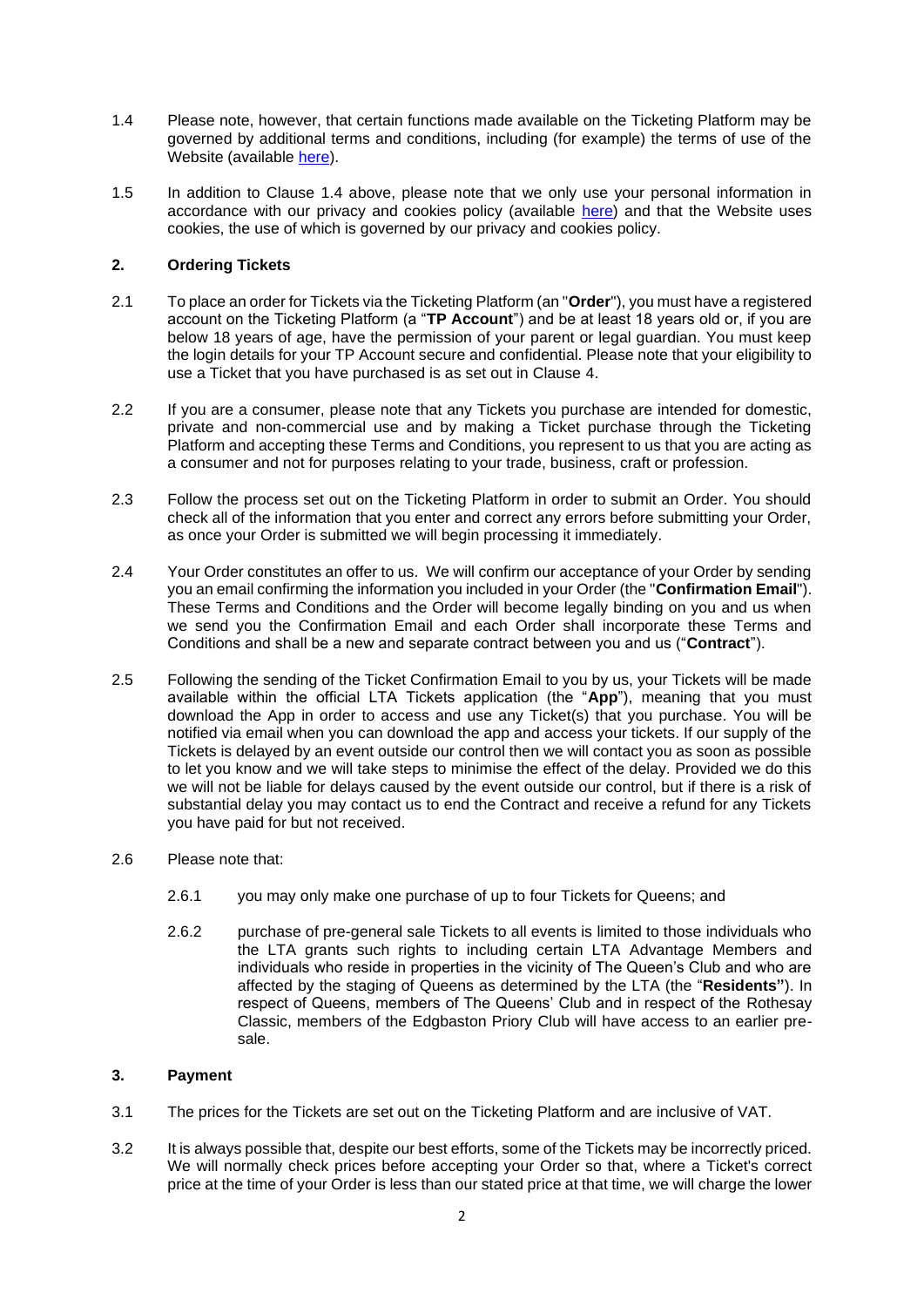amount. If the Ticket's correct price at the time of your Order is higher than the price stated to you, we will contact you for your instructions before we accept your Order. If we accept and process your Order where a pricing error is obvious and unmistakeable and could reasonably have been recognised by you as a mispricing, we may end the Contract and refund you any sums you have paid.

3.3 If your payment is not authorised, your Order will not be fulfilled.

## <span id="page-2-0"></span>**4. Eligibility to use Tickets**

- 4.1 You may only purchase Tickets in your own name and must provide the names of any other natural person who will make use of any Ticket (each a "**Guest**") via the App, either by providing their details directly in the App or by sending the Ticket to such Guest via the App.
- 4.2 If you purchase a single Ticket, you must be over 16 years of age (on the Event date to which such Ticket relates) in order to use such Ticket.
- 4.3 If you purchase more than one Ticket, either you or a Guest using another Ticket that you have purchased must be over 16 years of age (on the Event date to which such Ticket relates) in order for any person under 16 years of age to use any such Ticket.
- 4.4 Babes in arms and children aged under five years of age are not permitted in any grandstand seating. Children aged five years or over are allowed into grandstand seating provided that they have their Ticket/seat and do not disturb other spectators.
- 4.5 Any Ticket that is advertised as a Child Ticket may only be used for a child aged five to 16 years and may not be used by anyone aged over 16 years of age (on the Event date to which such Ticket relates).

## <span id="page-2-1"></span>**5. Restrictions on transfer of Tickets**

- 5.1 Save as expressly set out in this Agreement, Tickets are non-refundable and cannot be exchanged or transferred.
- 5.2 We issue the Tickets to you for your and your Guest's sole use. You shall not, and shall procure that each of your Guests shall not, resell, assign or (save as set out in this Clause [5\)](#page-2-1) transfer their Ticket(s) (or the benefit of it or them) to any other person without our prior written consent. References in these Terms and Conditions to reselling Tickets includes offering to sell a Ticket, exposing a Ticket for sale, making a Ticket available for sale by another person and/or advertising that a Ticket is available for purchase. For the avoidance of doubt (and by way of example only), a Ticket may not be offered as a prize in any promotion or competition or transferred, lent or sold to any third party as part of a hospitality or travel package, given to a third party who agrees to buy another good or service or used for any other commercial purpose save as expressly authorised by us.
- 5.3 Any Ticket you purchase may be transferred following the original purchase of such Ticket by you, provided in the case of each transfer that:
	- 5.3.1 the Guest is known to you personally;
	- 5.3.2 it is for such Guest's personal use only;
	- 5.3.3 the Guest would be entitled (under these Terms and Conditions) to purchase such Ticket and/or attend such Event;
	- 5.3.4 the sale or transfer takes place in consideration of no payment or benefit which is in excess of the face value of that Ticket;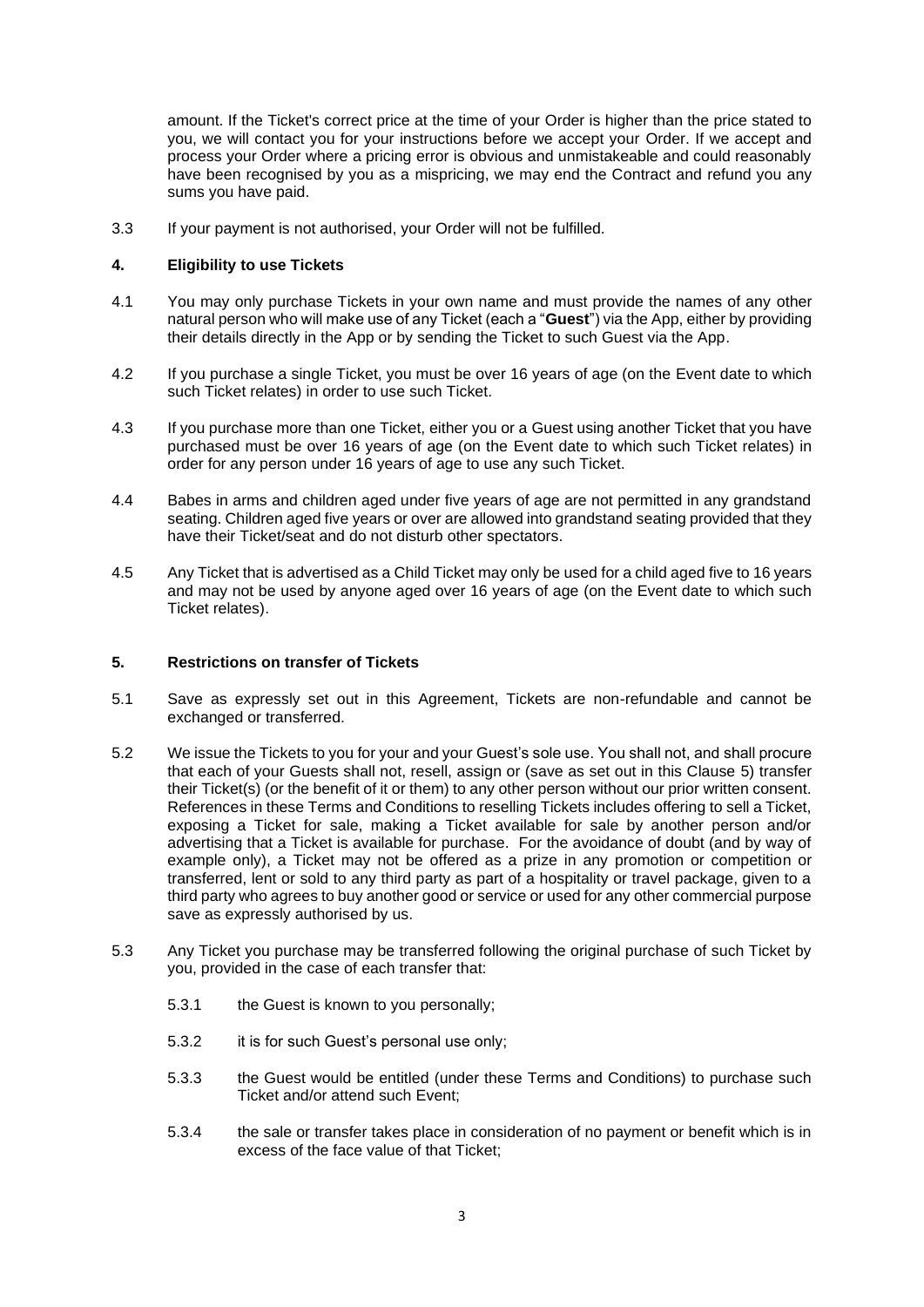- 5.3.5 the sale or transfer does not take place during the course of any business or for the purpose of facilitating any third party's business (save that (if you are a Professional User) it may be used as part of your own business hospitality); and
- 5.3.6 all Ticket transfers must be conducted via the App.
- 5.4 All Tickets shall remain the property of the LTA at all times and must be produced together with evidence of your (or your Guest's, as applicable) identity if required to do so by any official, steward or employee of the LTA or any police officer. We reserve the right to require the immediate return of a Ticket at any time if we reasonably suspect that you and/or any Guest has breached these Terms and Conditions. We also reserve the right to cancel any Ticket that is transferred in breach of this Clause [5.](#page-2-1)
- 5.5 A resale or transfer of a Ticket by you to any Guest must be made in accordance with these Terms and Conditions and the conditions of entry published by the LTA for the Event (the current version of which are available [here,](https://www.lta.org.uk/globalassets/major-events/terms-and-conditions/lta-conditions-of-entry-2022.pdf) "**Conditions of Entry**") which will (save for any rights to transfer under this Clause [5](#page-2-1) or any rights or obligations specific to you rather than a Guest) apply to and bind that Guest as if they were the original purchaser of the Ticket. You must inform the Guest of this and we shall hold you responsible if you fail to so notify each Guest and/or any Guest fails to comply with these Terms and Conditions and/or the applicable Conditions of Entry. You must provide the name and address of each Guest(s) when asked to do so by any official, steward or employee of the LTA or any police officer.
- 5.6 The unauthorised sale or disposal of a Ticket is illegal under the terms of section 2 of the Fraud Act 2006. We will inform the police when we become aware that a Ticket has been sold or disposed of illegally and will press for charges to be brought against those breaking the law. If you or any Guest is convicted of a ticket touting offence, or we reasonably suspect that you or any Guest has committed such an offence, we may notice other tennis regulatory bodies, event holders and/or the relevant law enforcement authorities. The information that we share may include the relevant individual's personal data, including name and contact details and information about the offence and about Ticket purchases (including payment details). We will use this to identify and prevent ticket touting offences.

## **6. Permitted use of Tickets**

## Conditions of Entry

6.1 All Tickets must be used in accordance with these Terms and Conditions and the Conditions of Entry. You may be refused admission to or ejected from the Venue without refund or compensation if you and/or any Guest are in breach of the Conditions of Entry or these Terms and Conditions.

**General** 

- 6.2 You shall procure compliance by your Guest(s) with these Terms and Conditions and the Conditions of Entry. If any Guest breaches these Terms and Conditions and/or the Conditions of Entry, you and such Guest shall both be individually and collectively liable to us.
- 6.3 Any Ticket obtained or used in breach of these Terms and Conditions and/or the Conditions of Entry shall be automatically void, and all rights conferred or evidenced by such Ticket shall be immediately cancelled. If you or Guest seeks to use a Ticket in breach of these Terms and Conditions and/or the Conditions of Entry in order to gain entry to the Venue or remain at the Event, you and they shall be a trespasser and may be refused entry to, or ejected from, the Venue.
- 6.4 Any misconduct by you or any Guest, in a manner which we consider is detrimental to its interests or is likely (in our reasonable opinion) to bring tennis or the LTA into disrepute, shall permit us to:
	- 6.4.1 confiscate or forfeit (in each case without compensation) any Ticket(s); and/or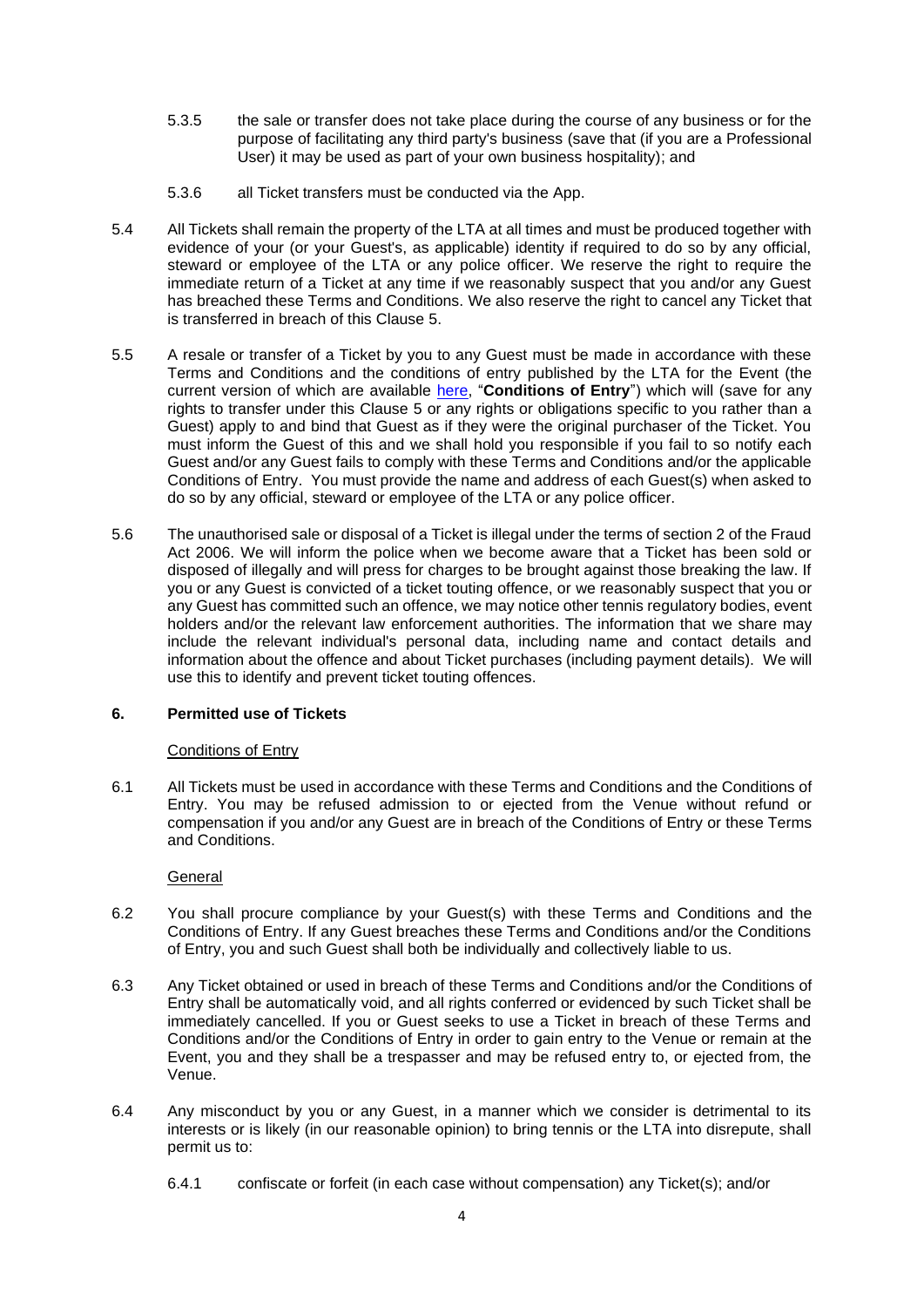- 6.4.2 ban you and/or any Guest from attending future Events for such period of time as we deem appropriate.
- 6.5 We reserve the right to refuse admission to, or eject from, the Venue any person who fails to comply with these Terms and Conditions and/or the Conditions of Entry and any such person shall become a trespasser immediately upon such failure to comply with these Terms and Conditions and/or the Conditions of Entry.
- 6.6 You and/or any Guest may be required at any time whilst at the Venue to deliver up their Ticket for inspection by us and to prove that they are entitled to use the relevant Ticket in accordance with these Terms and Conditions.
- 6.7 You assume full and absolute responsibility for all Tickets allocated to you, including for any advertisement, offer for sale or transfer and/or sale or transfer of Tickets (or for any other breach of these Terms and Conditions), whether or not such advertisement, offer for sale or transfer and/or sale or transfer (or other breach of these Terms and Conditions) takes place with your knowledge.

### Prohibited conduct

- 6.8 A Ticket must be used on the day of the Event shown on such Ticket. Any person seeking to gain access to the Event on a day other than that shown on their Ticket will be refused entry.
- 6.9 You and each Guest must not occupy any seat other than the seat allocated to you/them by the relevant Ticket.
- 6.10 Ticket(s) shall not be:
	- 6.10.1 used for any promotion, advertising, fundraising, auction, raffle or any other similar commercial or non-commercial purposes;
	- 6.10.2 used as a prize (or part of a prize) in any contest, competition, promotional game of chance, lottery or sweepstake;
	- 6.10.3 combined with and sold or transferred as part of any package of goods or services; or
	- 6.10.4 combined with and sold or transferred as part of any travel, accommodation or hospitality package.
- 6.11 The following actions shall constitute a serious breach of these Terms and Conditions:
	- 6.11.1 the sale or transfer (save as permitted in these Terms and Conditions) of a Ticket to any person;
	- 6.11.2 the deliberate misuse of a Ticket;
	- 6.11.3 the supply of any misleading or incorrect information in any Order and/or other application or form relating to any Ticket or your and/or any Guest's attendance at the Event; and
	- 6.11.4 any failure to pay or default of payment in respect of any sums owing to us (or any third party) in respect of any Ticket.
- 6.12 You must answer promptly and truthfully any question concerning any Ticket from the LTA (or any of its representatives) and/or the owner and/or operator of the applicable Venue.

#### Disability seating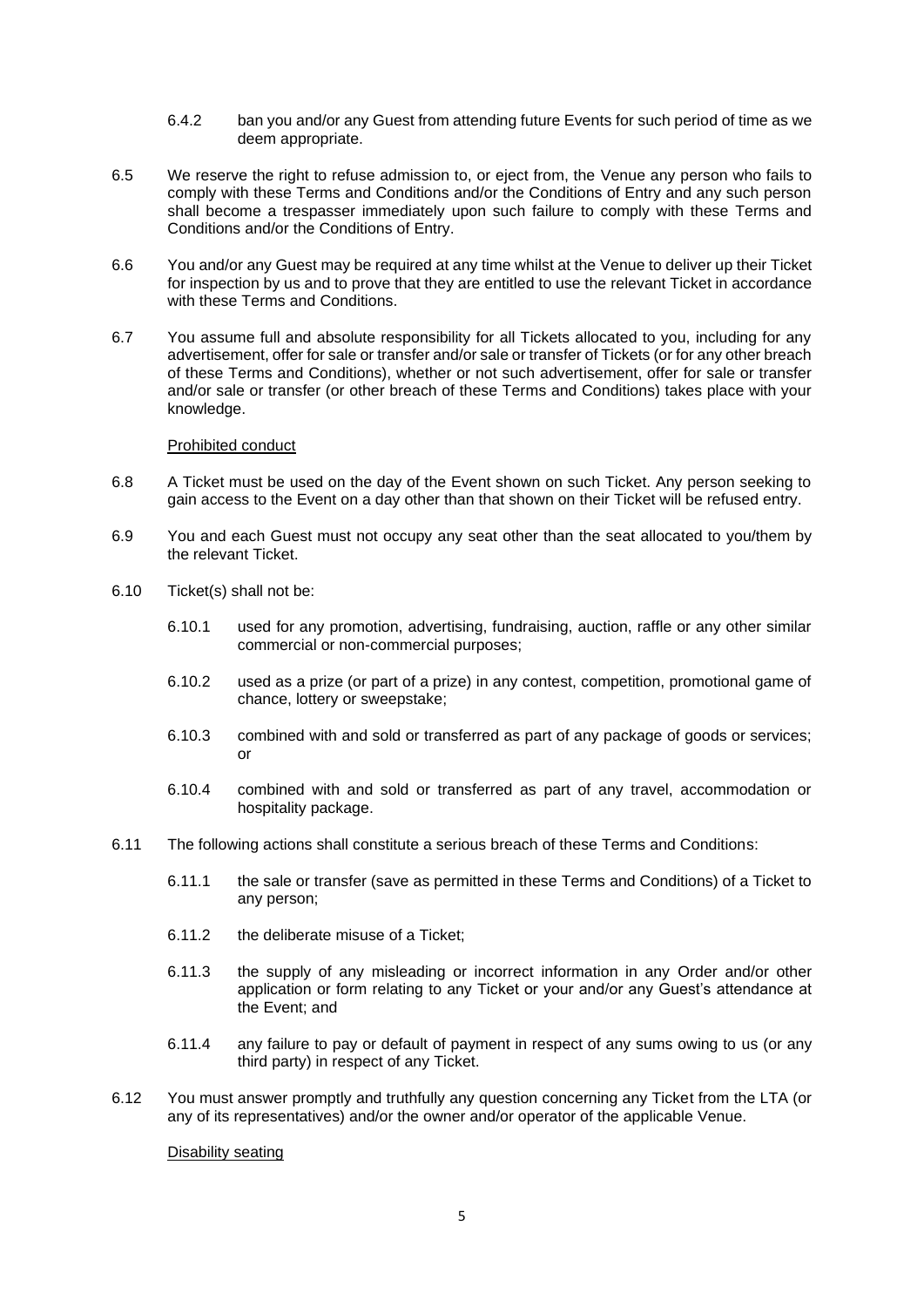6.13 Please note wheelchair users or other Ticket holders who require disability seating must ensure that the Tickets that they have purchased/use are for disability seats. If a person requiring disability seating attempts to enter the Event using any Ticket other than a disability seating Ticket, they may be refused access to the seat detailed on their Ticket.

#### Residents Complimentary Pass Offer – Queens only

- 6.14 In addition to being able to purchase Tickets, Residents (as defined in paragraph 2.6.2 above) will have the opportunity to apply for a maximum of two complimentary evening ground admission passes (the "**Complimentary Passes**") which can be used on multiple evenings during Queens between Monday 13 June 2022 and Friday 17 June 2022 (inclusive).
- 6.15 These Terms and Conditions apply to receipt and use of Complimentary Passes as if they were Tickets unless stated otherwise. Paragraphs 2, 3, 4.2, 4.3, 4.5, 5.3 shall not apply to Complimentary Passes. For the avoidance of doubt, any reference to refund in these Terms and Conditions shall not apply to the Complimentary Passes.
- 6.16 References to "you" in paragraphs 6.17 to 6.27 below shall refer to a Resident only.
- 6.17 To place an application for Complimentary Passes on the Ticketing Platform ("the **Application**") you must have a TP Account and be, at the time of application, aged 18 or over. Residents who are under the age of 18 may not apply for Complimentary Passes.
- 6.18 If you are a consumer, please note that any Complimentary Passes you receive are intended for domestic, private and non-commercial use and by making an Application through the Ticketing Platform and accepting these Terms and Conditions, you represent to us that you are acting as a consumer and not for purposes relating to your trade, business, craft or profession.
- 6.19 Follow the process set out on the Ticketing Platform in order to submit an Application. You should check all of the information that you enter and correct any errors before submitting your Application, as once your Application is submitted we will begin processing it immediately.
- 6.20 Your Application constitutes an offer to us. We will confirm our acceptance of your Application by sending you an email confirming the information you included in your Application (the "**CP Confirmation Email**"). These Terms and Conditions and the Application will become legally binding on you and us when we send you the CP Confirmation Email and each Application shall incorporate these Terms and Conditions and shall be a new and separate Contract between you and us.
- 6.21 Following the sending of the CP Confirmation Email to you by us, your Complimentary Passes will be made available within the official LTA Tickets application (the "**App**"), meaning that you must download the App in order to access and use any Complimentary Passes that you receive. You will be notified via email when you can download the app and access your Complimentary Passes. If our supply of the Complimentary Passes is delayed by an event outside our control then we will contact you as soon as possible to let you know and we will take steps to minimise the effect of the delay. Provided we do this we will not be liable for delays caused by the event outside our control, but if there is a risk of substantial delay you may contact us to end the Contract.
- <span id="page-5-0"></span>6.22 Receipt of the Complimentary Passes is no guarantee of entry to the grounds. Admission is dependent on safe capacity restrictions within the grounds which may affect the allowed time of entry.
- 6.23 Subject to Clause [6.22](#page-5-0) above, up to 150 Residents on each day between Monday 13 June 2022 and Friday 17 June 2022 (inclusive), plus one guest each, will receive priority entry from approximately 4.30pm (although entry may be permitted earlier or later than this time at the discretion of the LTA). Once this number of Residents have been granted access to the Venue, Residents with Complimentary Passes may need to wait prior to entry into the grounds.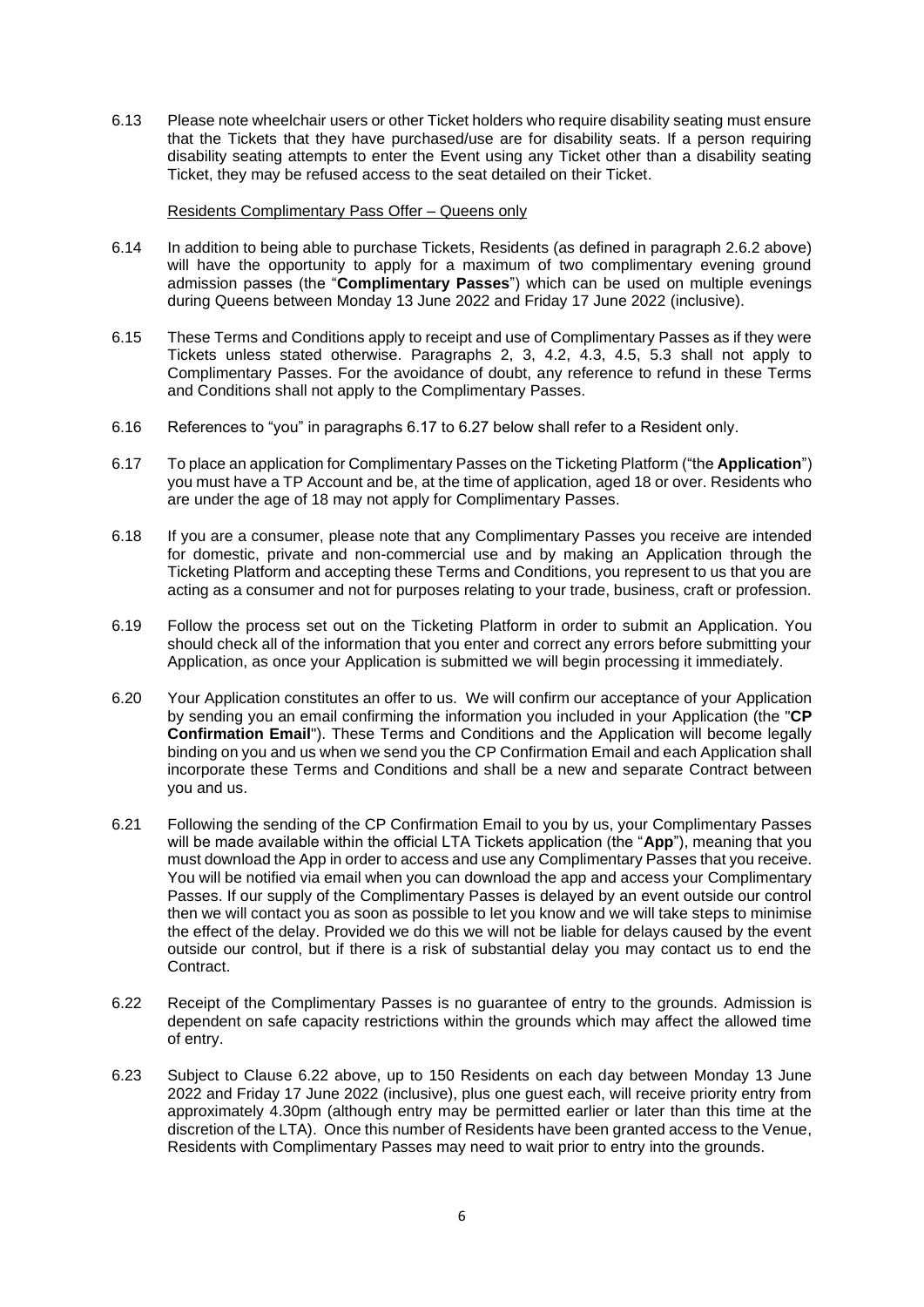- 6.24 The Complimentary Passes are for the use of the Resident and their Guest only and cannot be sold, transferred or advertised for sale or transfer.
- 6.25 Complimentary Passes may only be used on one occasion on each day between Monday 13 June 2022 and Friday 17 June 2022 (inclusive). You will be refused entry should you attempt to use the Complimentary Passes on more than one occasion on each day.
- 6.26 You will be required to attend the Perham Road entrance only and provide formal proof of identity and address matching the identity of the Resident who received the Complimentary Passes in order to be permitted to enter the Venue.
- 6.27 The Resident and the Guest must enter the Venue at the same time.
- 6.28 The LTA reserves the right to refuse or cancel any applications for Complimentary Passes in excess of the permitted maximum.

## **7. Alterations to the Event**

- 7.1 Save as set out in Clauses [8.5](#page-7-0) and [8.6](#page-7-1) below, we shall not be liable for any refund, loss, damage or expense caused by cancellation, curtailment or change of schedule of the Event because of circumstances beyond our reasonable control.
- 7.2 You acknowledge that we reserve the right to change the programme and schedule of the Event without notice where it is reasonably necessary to do so. Tickets are for the court specified on the date shown and entitle you to enter that court and not to view any particular match or round of matches or any particular player. Matches may be moved from one court to another at our sole discretion.
- 7.3 You acknowledge that the LTA cannot guarantee the length of play, the number of matches, the identity of the players or the stage of the tournament played on the day of the Event to which your or any Guest's Ticket(s) relates. You and each Guest acknowledge that there may be delays during and between matches, and that matches may start at different times on different courts.

### <span id="page-6-0"></span>**8. Cancellation and refunds**

### Your legal rights

- 8.1 You do not have a right to cancel a Contract and receive a refund under the Consumer Contracts (Information, Cancellation and Additional Charges) Regulations 2013.
- 8.2 You have legal rights in relation to Tickets that are not in accordance with these Terms and Conditions. If you believe that any Tickets that you have ordered do not conform with these Terms and Conditions, please contact us (using the details in Clause [14\)](#page-10-0) to request a replacement or refund.

### Unfulfilled Orders

8.3 If, due to unforeseen circumstances, we are unable to fulfil your Order or any of the Tickets in a particular Order, we will refund the value of Ticket(s) that we were unable to fulfil. You may obtain a refund by contacting us (see Clause [14](#page-10-0) for the contact details).

### Lost or stolen Tickets

8.4 Where you or a Guest is unable to access their Ticket(s) via the App on the day of the Event for any reason we shall subject to ascertaining and verifying the circumstances in which you are not able to access the Ticket(s), we will work with customers to provide a suitable digital solution. Failing this we will make a e-ticket ticket available to customers via email. If the above two options will not work for the customers, we will make a duplicate Ticket(s) available for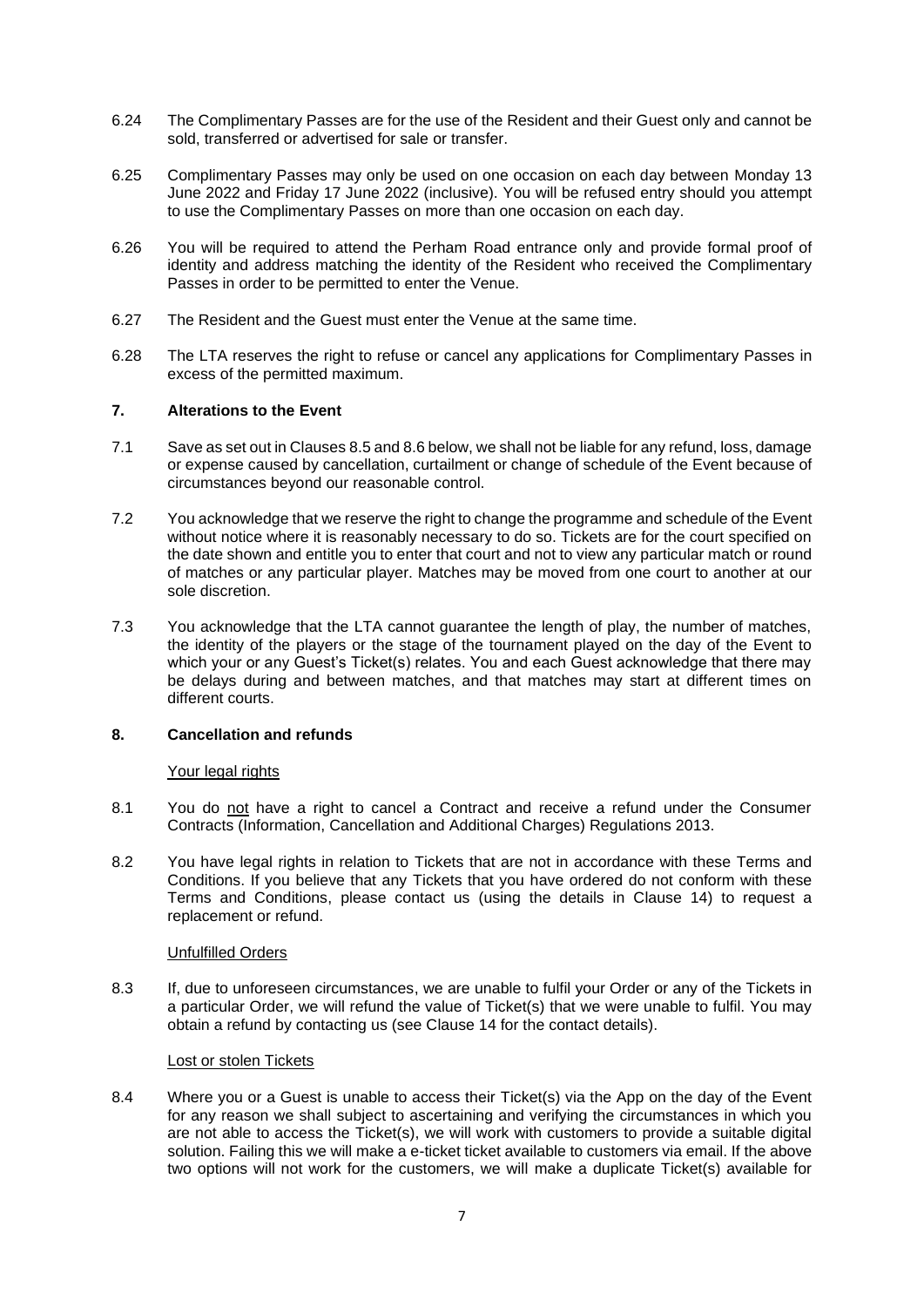collection from the Venue Box Office during the Event. Duplicate Tickets will only be issued to the cardholder on production of the card used to pay for the tickets and photo identification for a fee of £12 per Ticket. Any duplicate Tickets automatically invalidate the original ticket.

### Weather-affected Events

- <span id="page-7-0"></span>8.5 Subject to Clauses [8.7](#page-7-2) and [8.8,](#page-7-3) if, due to unfavourable weather conditions on the day for which your or any Guest's Ticket is valid, there is less than 60 non-consecutive minutes' play on the court to which the Ticket Holder's ticket gives access – being Centre Court if a Centre Court Ticket, or, in the case of a Ground Admission inc. Unreserved Show Court Ticket, the applicable "**Show Court**" (being either Court One or Court Two, dependant on the Venue) – with play occurring at the same time on different courts only being counted once, you may claim a refund to the full face value of the Ticket in the form of credit to your TP Account (unless you notify the LTA otherwise). This credit will remain on your TP Account for a period of up to 3 years from the date of the refund and may be used towards payment for any future purchase of tickets to LTA events.
- <span id="page-7-1"></span>8.6 Subject to Clauses [8.7](#page-7-2) and [8.8,](#page-7-3) if, due to unfavourable weather conditions on the day for which your or any Guest's Ticket is valid, there is between 60 and 120 non-consecutive minutes' play on the court to which the Ticket Holder's ticket gives access – being Centre Court if a Centre Court Ticket, or, in the case of a Ground Admission inc. Unreserved Show Court Ticket, the applicable Show Court – with play occurring at the same time on different courts only being counted once, you may claim a refund to 50% of the Ticket in the form of credit to your TP Account (unless you notify the LTA otherwise). This credit will remain on your TP Account for a period of up to 3 years from the date of the refund and may be used towards payment for any future purchase of tickets to LTA events.
- <span id="page-7-2"></span>8.7 Clauses [8.5](#page-7-0) and [8.6](#page-7-1) shall not apply where all of the play scheduled for the relevant day for Centre Court or the Show Court to which the applicable Ticket gives access to (as applicable) has taken place (the latest version of the schedule, including revised schedules released on the day of play, shall apply for these purposes). In such cases, no refund shall be given.
- <span id="page-7-3"></span>8.8 The duration of non-consecutive play is measured using official records of the court umpires.

## Other refunds

- 8.9 If you or a Guest are unable to attend an Event for any reason and you are not otherwise entitled to a refund pursuant to this Clause [8](#page-6-0) (or any other provision of these Terms and Conditions), you may contact us using the details set out in Clause [14](#page-10-0) and we shall consider such refund request in our sole and absolute discretion. Please note that in such circumstances:
	- 8.9.1 you do not have a right of refund and any decision to offer a full or partial refund shall be at our sole and absolute discretion; and
	- 8.9.2 any transaction or booking fees applied to the purchase of the applicable Ticket(s) shall not be refunded.

### Refund process

- 8.10 All refunds will be processed via the Ticketing Platform within 28 days of such refund being confirmed by us. If you request a refund to your bank such refund will be processed using the bank details you provided in order to purchase the applicable Ticket(s).
- 8.11 It is your responsibility to inform the LTA of any change of address, contact phone number or email address, both before and after receipt of Tickets. The LTA accepts no liability for your failure to do so.

Parking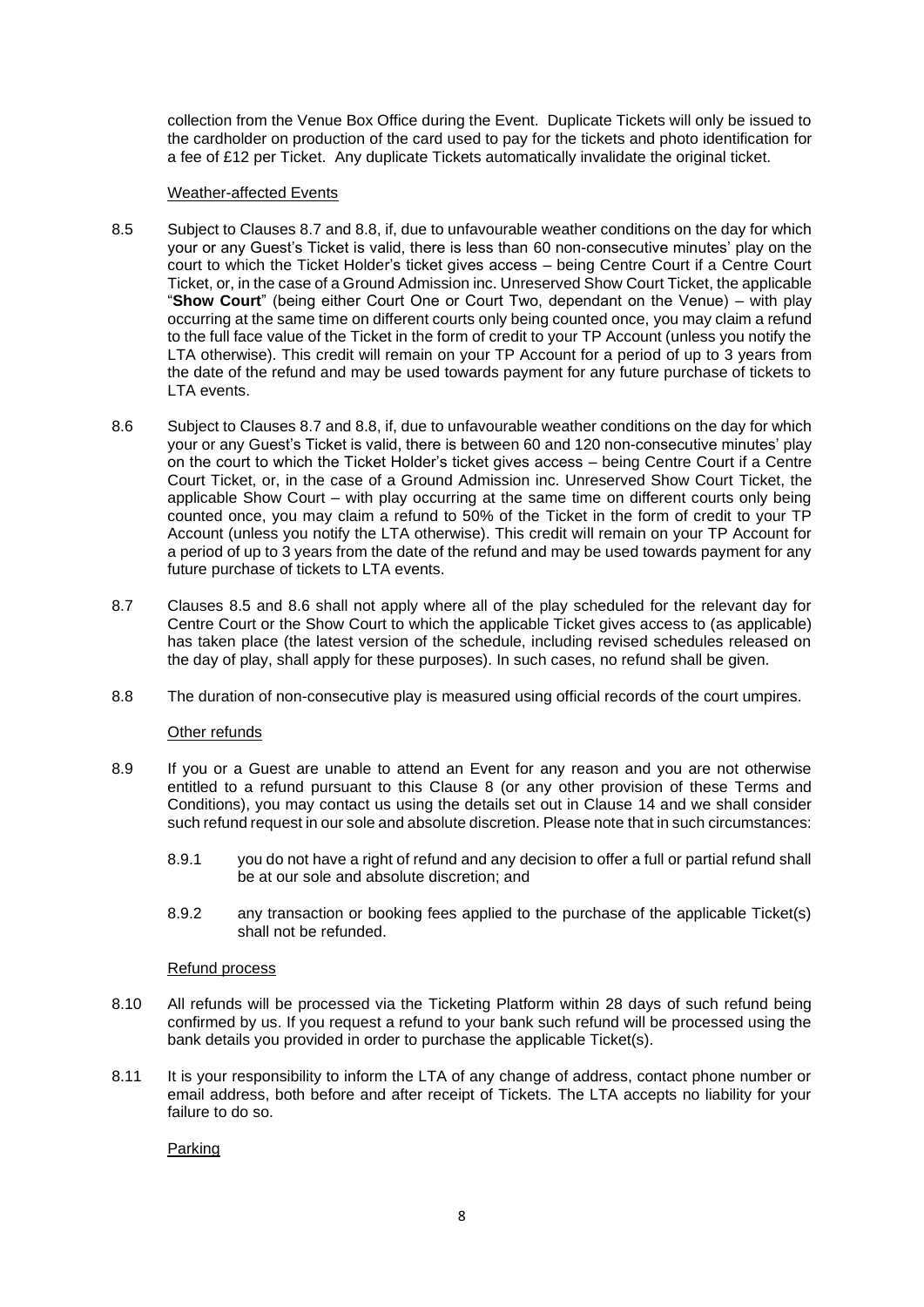- 8.12 With respect to LTA operated car parking facilities at an Event, should you be entitled to claim a refund to the face value of your Ticket in accordance with Clause [8.5](#page-7-0) and you purchased a daily car park pass online, a full refund for your car park pass will be processed at the same time as your Ticket refund. Should you be entitled to claim a refund of 50% of the face value of your Ticket in accordance with Clause [8.6](#page-7-1) and you purchased a daily car park pass online, a 50% refund for your car park pass will be processed at the same time as your Ticket refund.
- 8.13 If you are entitled to a refund in accordance with Clause [8.5](#page-7-0) or [8.6](#page-7-1) but purchased a daily car park pass by cash on the day, please send your car park pass in a stamped addressed envelope, with the name of the payee, address, full postcode, email, bank account number and sort code in block capitals to: LTA Raincheck Parking, National Tennis Centre, 100 Priory Lane, Roehampton, London, SW15 5JQ. All refund requests must be received by 31 July 2022. No refund requests will be accepted after this date. The LTA does not take responsibility for car park passes lost in the post. Passes will be refunded via BACS after 31 July 2022. All refunds will be processed in GBP, within 28 days of receipt, provided the payee address and bank details included in the stamped addressed envelope are correct. No refund will be granted in respect of anyone than you and unless your refund claim is accompanied by the pass. If you purchased a weekly car parking pass, either online or by cash, only upon completion of the Event can any refunds be made dependent on the amount of days' play achieved. For purchasers of a weekly car parking pass by cash, please send your pass to the address above and the amount will be confirmed to you by email once refunded. For purchasers of a weekly car parking pass online, the amount will be refunded with your Ticket.

# **9. LIABILITY**

- <span id="page-8-0"></span>9.1 Nothing in these Terms and Conditions excludes or limits our liability for:
	- 9.1.1 death or personal injury caused by our negligence;
	- 9.1.2 fraud or fraudulent misrepresentation; and
	- 9.1.3 any matter in respect of which it would be unlawful for us to exclude or restrict our liability.
- 9.2 If you are a Professional User then, subject to Clause [9.1:](#page-8-0)
	- 9.2.1 in no event shall the LTA be liable to you for any loss of profits, loss of revenue, loss of contracts, failure to realise anticipated savings or for any indirect or consequential loss, whether arising from negligence, breach of contract or otherwise; and
	- 9.2.2 the LTA's total aggregate liability to you in respect of any loss or damage suffered and arising out of or in connection with these Terms and Conditions or any Contract, whether in contract, tort (including negligence) or otherwise shall not exceed a sum equal to the value of your Order.
- 9.3 If you are a consumer then, subject to Clause [9.1:](#page-8-0)
	- 9.3.1 you agree not to use any Ticket for any commercial or business purposes and we have no liability to you for any loss of profit, loss of business, business interruption, or loss of business opportunity;
	- 9.3.2 if the LTA fails to comply with these Terms and Conditions, the LTA is responsible for loss or damage you suffers that is a foreseeable result of the LTA's breach of these Terms and Conditions or its negligence, but the LTA is not responsible for any loss or damage that is not foreseeable. Loss or damage is foreseeable if it is an obvious consequence of the LTA's breach or if it was contemplated you and the LTA at the time that these Terms and Conditions became binding on both the LTA and you;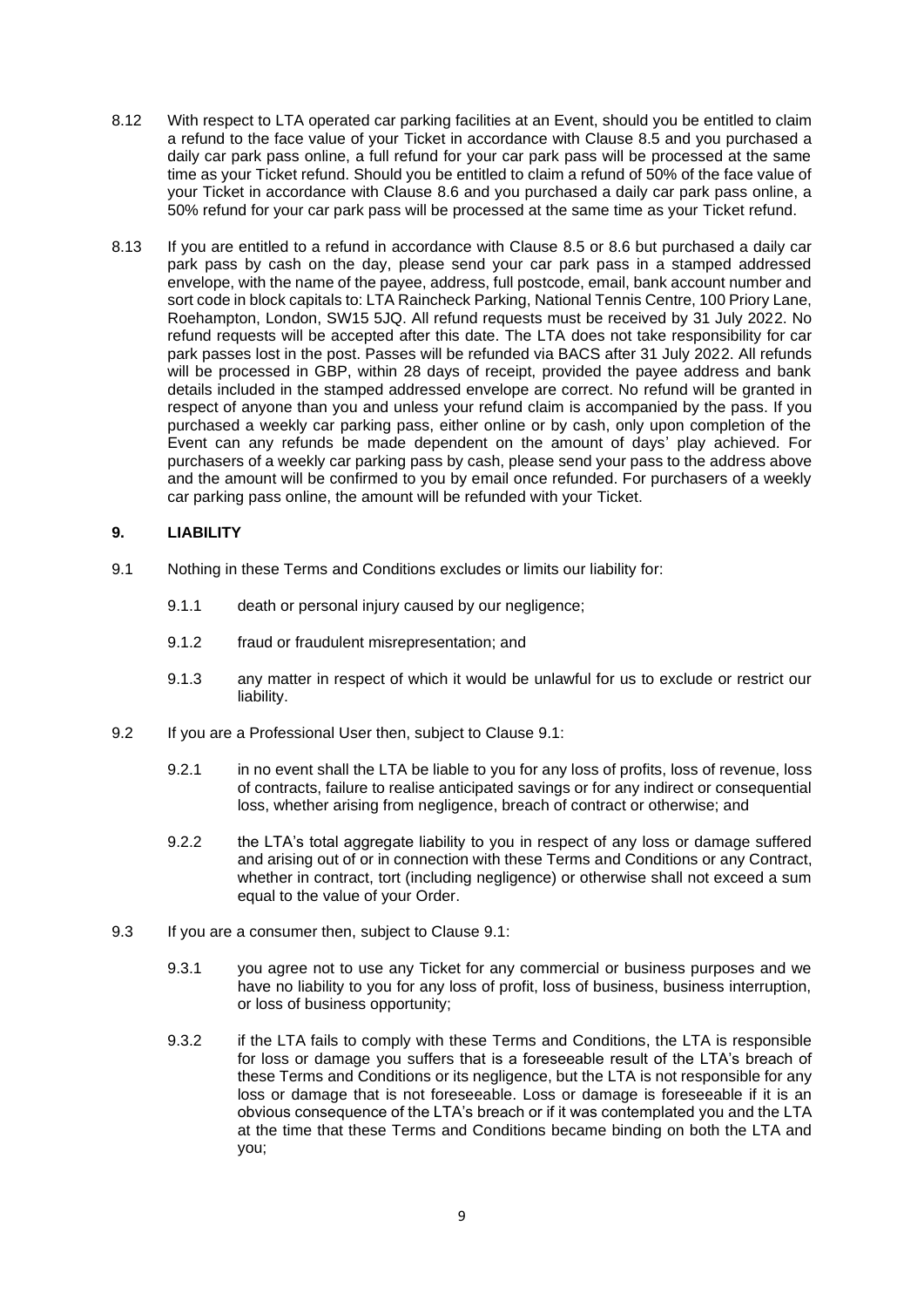- 9.3.3 nothing in these Terms and Conditions affects your statutory rights. Advice about your statutory rights is available from your local Citizens' Advice Bureau or Trading Standards Office; and
- 9.3.4 the LTA's total aggregate liability to you in respect of any loss or damage suffered and arising out of or in connection with these Terms and Conditions or any Contract, whether in contract, tort (including negligence) or otherwise shall not exceed a sum equal to the value of your Order.

### **10. Suspension, termination and enforcement of these Terms and Conditions**

- 10.1 If you breach any of these Terms and Conditions, we may immediately do any or all of the following (without limitation):
	- 10.1.1 issue a warning to you;
	- 10.1.2 withdraw your right to use any Ticket(s);
	- 10.1.3 temporarily or permanently withdraw your right to use the Website and/or the Ticketing Platform;
	- 10.1.4 issue legal proceedings against you for reimbursement of all costs resulting from the breach (including, but not limited to, reasonable administrative and legal costs);
	- 10.1.5 take further legal action against you;
	- 10.1.6 initiate any disciplinary procedure or apply any sanction within the scope of the LTA's rules and regulations (available [here\)](https://www.lta.org.uk/about-us/what-we-do/governance-and-structure/rules-regulations/); and/or
	- 10.1.7 disclose such information to law enforcement authorities as we reasonably feel is necessary to do so.

### **11. Changes to these Terms and Conditions**

We may make changes to these Terms and Conditions from time to time (if, for example, there is a change in the law that means we need to change these Terms and Conditions) but the Terms and Conditions applicable at the time of your Order will apply to that Order. Please check these Terms and Conditions regularly to ensure that you understand the Terms and Conditions that apply at the time that you purchase Tickets.

### **12. Other important information**

- 12.1 Each of the Clauses of these Terms and Conditions operates separately. If any court or relevant authority decides that any of them are unlawful or unenforceable, the remaining clauses will remain in full force and effect.
- 12.2 If we fail to insist that you perform any of your obligations under these Terms and Conditions, or if we do not enforce our rights against you, or if we delay in doing so, that will not mean that we have waived our rights against you and will not mean that you do not have to comply with those obligations. If we do waive a default by you, we will only do so in writing, and that will not mean that we will automatically waive any later default by you.
- 12.3 If you are a Professional User, these Terms and Conditions, together with your Confirmation Email, contain the entire agreement between you and the LTA in relation to their subject matter and supersedes any prior arrangement, understanding written or oral agreements between you and the LTA in relation to such subject matter. You and we each acknowledge that, in entering into a Contract, neither of us has relied upon any oral or written statements, collateral or other warranties, assurances, representations or undertakings made by the other or on their behalf in relation to the subject-matter of such Contract ("**Pre-Contractual Statements**"), other than